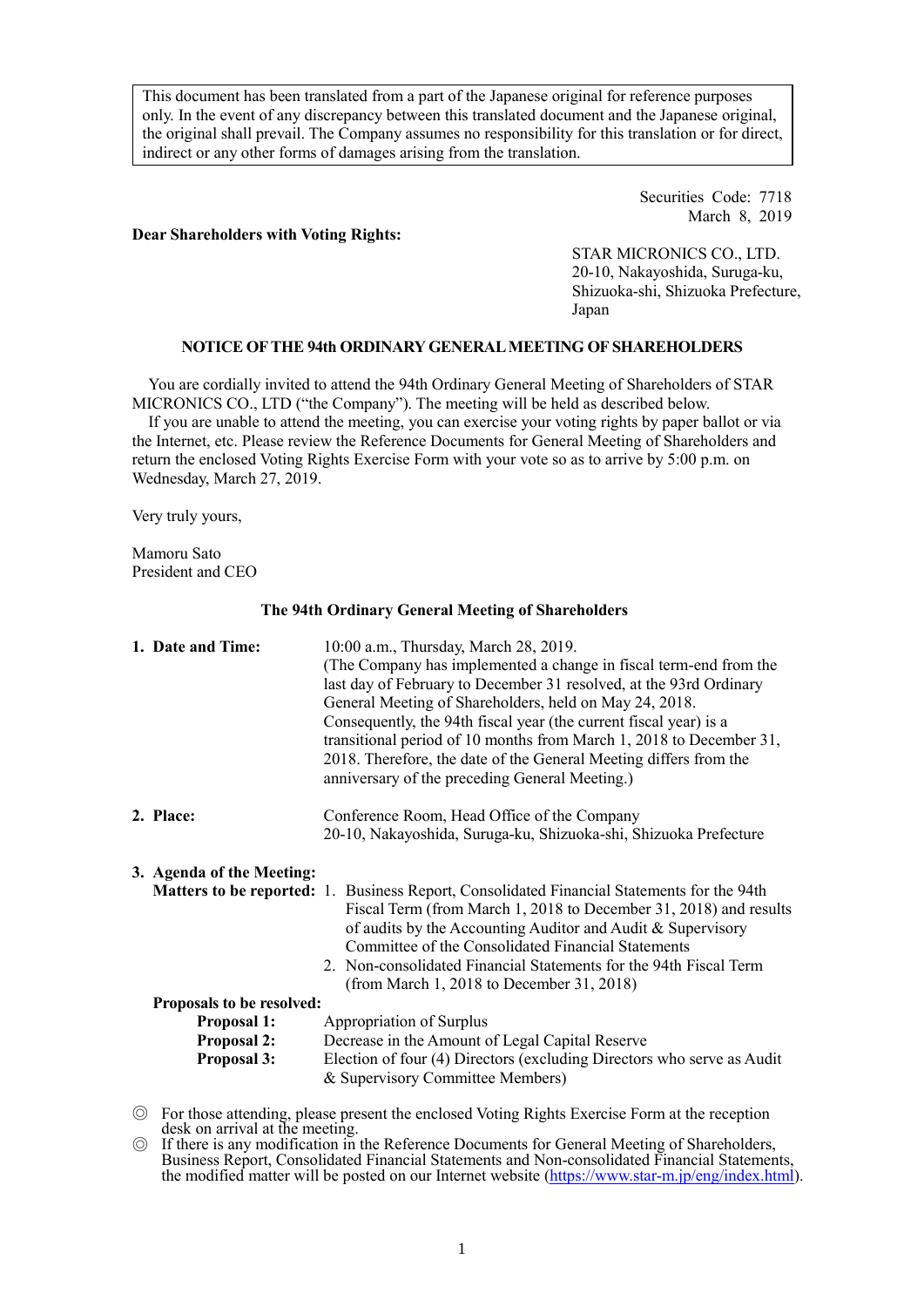## **Reference Documents for General Meeting of Shareholders**

#### **Proposal 1: Appropriation of Surplus**

The Company positions the return and distribution of profits to shareholders as an important management priority. For this fiscal year, we intend to implement the basic policy of a consolidated total payout ratio of at least 50% including the repurchase of own shares while taking into consolidated DOE (Dividend on Equity Ratio).

Based on the above policy, the Company proposes to pay a year-end cash dividend for this fiscal year of ¥27 per share. Due to this, because interim dividends of ¥27 per share have already been paid, annual dividends will be ¥54 per share, an increase of ¥2 per share from the previous fiscal year.

- 1. Class of dividend assets
	- Money
- 2. Matters concerning the allotment of dividend assets to shareholders and total amount ¥27 per share of common stock of the Company (annual dividend including the interim dividend is ¥54 per share)
	- Total amount of dividends: ¥968,276,106
- 3. The date when dividend of surplus becomes legally valid March 29, 2019

### **Proposal 2: Decrease in the Amount of Legal Capital Reserve**

1. Reasons for decreasing the Company's legal capital reserve

In accordance with Article 448, Paragraph 1 of the Companies Act of Japan, the Company is looking to decrease its legal capital reserve while increasing its other capital surplus in order to put aside the necessary funds to retire treasury stock and to maintain an agile and flexible capital policy going forward.

- 2. Details of the decrease in legal capital reserve
- (1) Amount of legal capital reserve decrease The Company will decrease the amount of legal capital reserve by ¥10,000,000,000 from

¥13,876,517,237 and transfer the amount in full to the Company's other capital surplus, making the amount of legal capital reserve to ¥3,876,517,237 after decreasing.

(2) Scheduled effective date of decreasing the amount of legal capital reserve May 16, 2019

## **Proposal 3: Election of four (4) Directors (excluding Directors who serve as Audit** & **Supervisory Committee Members)**

The terms of office of all of four (4) Directors (here and hereafter in this proposal, excluding Directors who serve as Audit & Supervisory Committee Members) will expire at the conclusion of this meeting. Accordingly, election of the following four (4) Directors is proposed.

Moreover, for this proposal, we have received opinions from the Audit  $\&$  Supervisory Committee that all nominees for Director are qualified.

The nominees for Directors are as follows: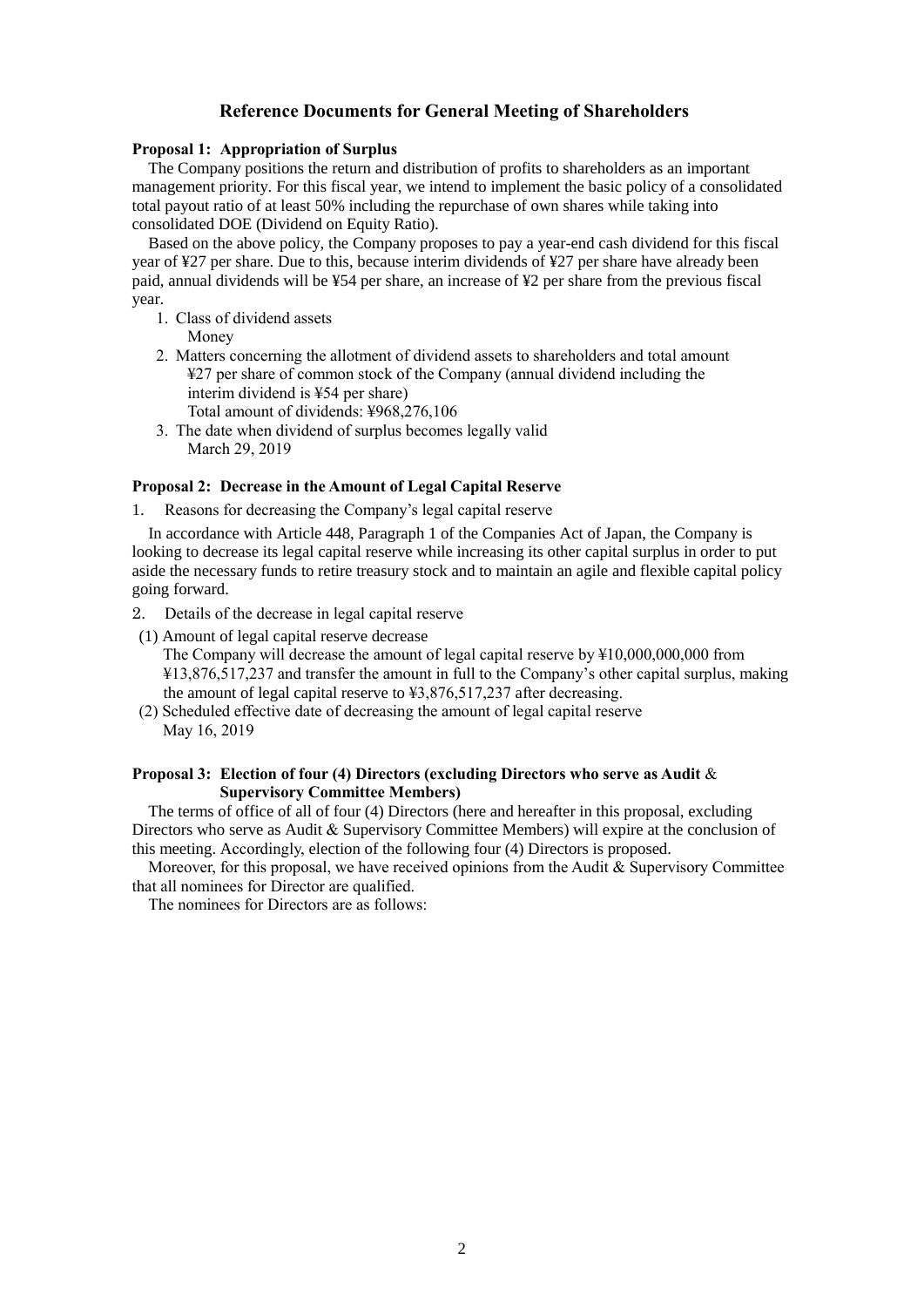| No. | Name<br>(Date of Birth)                                                                                                                                                                                                                                                                                                                                                                                                                                                                                                                                                                                                                                                                                                                          | Career summary, status and assignment at the Company, and<br>important concurrent positions                                                                                                       |                                                                                                                                                                                                                                                                                                                                                                                                                                                                                                                                                                                                                                                                                                | Number of<br>shares of the<br>Company<br>held |  |
|-----|--------------------------------------------------------------------------------------------------------------------------------------------------------------------------------------------------------------------------------------------------------------------------------------------------------------------------------------------------------------------------------------------------------------------------------------------------------------------------------------------------------------------------------------------------------------------------------------------------------------------------------------------------------------------------------------------------------------------------------------------------|---------------------------------------------------------------------------------------------------------------------------------------------------------------------------------------------------|------------------------------------------------------------------------------------------------------------------------------------------------------------------------------------------------------------------------------------------------------------------------------------------------------------------------------------------------------------------------------------------------------------------------------------------------------------------------------------------------------------------------------------------------------------------------------------------------------------------------------------------------------------------------------------------------|-----------------------------------------------|--|
| 1.  | Reelection<br>Hajime Sato<br>(December 23, 1951)                                                                                                                                                                                                                                                                                                                                                                                                                                                                                                                                                                                                                                                                                                 | April 1975<br>March 1992<br>October 1993<br>May 1995<br>June 1995<br>August 1996<br>May 1999<br>September 1999<br><b>May 2000</b><br><b>May 2002</b><br>May 2006<br><b>May 2009</b><br>March 2017 | Enters the Company as an employee<br>Manager, Presidential Office<br>General Manager, General Affairs<br>Department<br>Director of the Company<br>General Manager, IS Department<br>General Manager, Human Resources<br>Department<br>General Manager, Finance & Accounting<br>Department<br>Senior General Manager, General<br><b>Administration Headquarters</b><br>Senior General Manager, Electronic<br><b>Products Group Headquarters</b><br>Managing Director of the Company<br>Senior Managing Director of the Company<br>Representative Director, President and CEO<br>of the Company<br>Representative Director, Chairman of the<br>Board of Directors of the Company (to<br>present) | 105,400                                       |  |
|     | [Reasons for deciding a nominee for a Director]<br>Mr. Hajime Sato has extensive experience gained while serving as one of the Company's managers<br>for a long period of time, and from May 2009, as President and CEO, he has shown strong leadership<br>and decision-making capabilities based on his high level of knowledge and track record with regard to<br>management. From March 2017, as Chairman of the Board of Directors, he has been fulfilling his<br>responsibilities appropriately in the overall management of the Group as well as in the operation of<br>the Board of Directors. For these reasons, the Company judges that he is eligible to be a Director of<br>the Company, and would like to reelect him as a Director. |                                                                                                                                                                                                   |                                                                                                                                                                                                                                                                                                                                                                                                                                                                                                                                                                                                                                                                                                |                                               |  |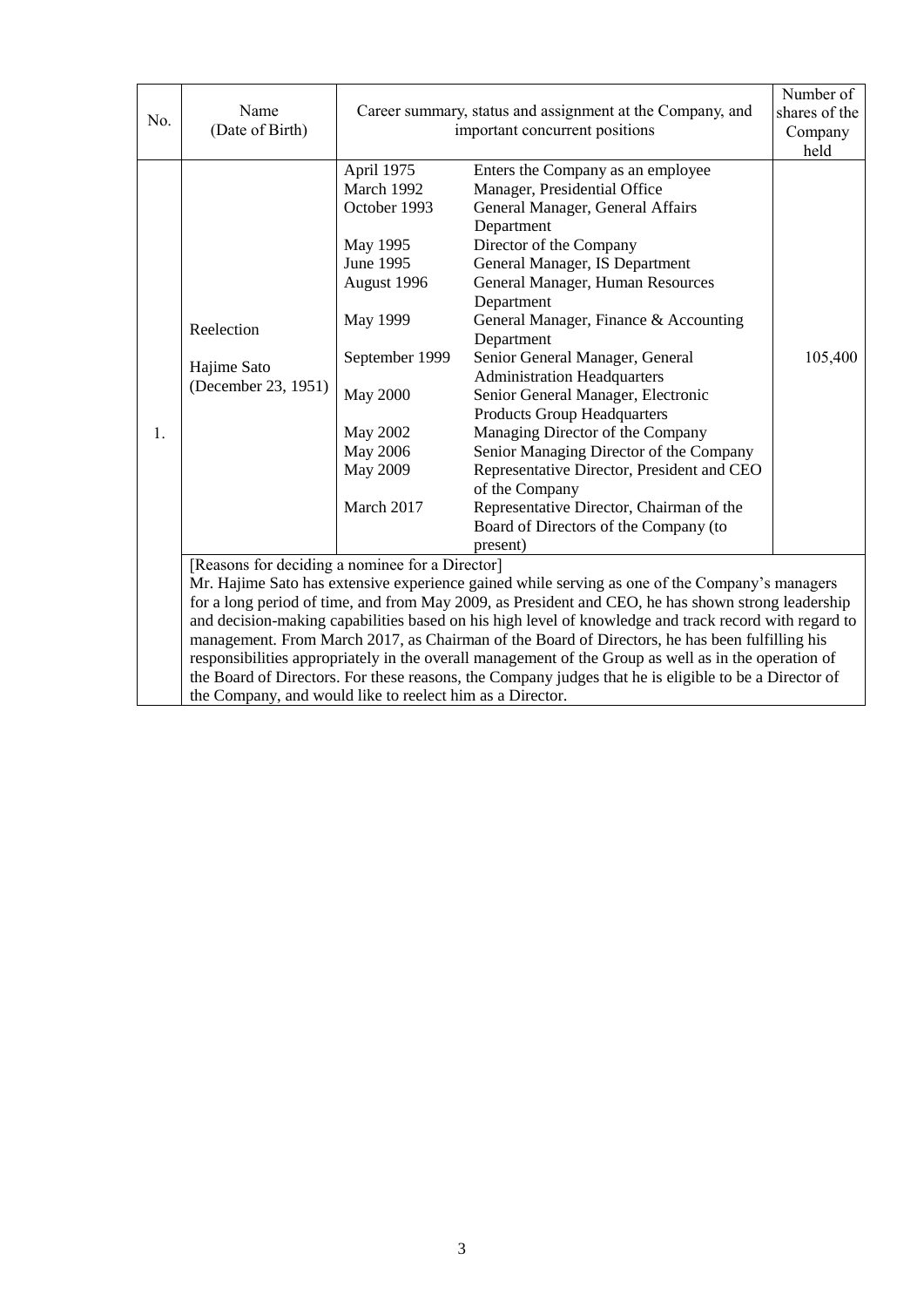| No. | Name<br>(Date of Birth)                                                                                                                                                                                                                                                                                                                                                                                                                                                                                                                                                                                                                                                                                                  | Career summary, status and assignment at the Company, and<br>important concurrent positions                                                     |                                                                                                                                                                                                                                                                                                                                                                                                                                                                                                                                                                                                                                                                                                                                                                                                                                                                                                                                                                                                                                                                                                                                                                                                                                                         | Number of<br>shares of the<br>Company<br>held |  |  |
|-----|--------------------------------------------------------------------------------------------------------------------------------------------------------------------------------------------------------------------------------------------------------------------------------------------------------------------------------------------------------------------------------------------------------------------------------------------------------------------------------------------------------------------------------------------------------------------------------------------------------------------------------------------------------------------------------------------------------------------------|-------------------------------------------------------------------------------------------------------------------------------------------------|---------------------------------------------------------------------------------------------------------------------------------------------------------------------------------------------------------------------------------------------------------------------------------------------------------------------------------------------------------------------------------------------------------------------------------------------------------------------------------------------------------------------------------------------------------------------------------------------------------------------------------------------------------------------------------------------------------------------------------------------------------------------------------------------------------------------------------------------------------------------------------------------------------------------------------------------------------------------------------------------------------------------------------------------------------------------------------------------------------------------------------------------------------------------------------------------------------------------------------------------------------|-----------------------------------------------|--|--|
| 2.  | Reelection<br>Mamoru Sato<br>(January 5, 1960)                                                                                                                                                                                                                                                                                                                                                                                                                                                                                                                                                                                                                                                                           | <b>July 1984</b><br>June 2004<br><b>May 2008</b><br>March 2009<br>March 2012<br>May 2012<br>May 2014<br>March 2017                              | Enters the Company as an employee<br><b>Executive Manager, Sales and Marketing</b><br>Department, Special Products Division<br>Director of the Company<br>Deputy General Manager, Special Products<br>Division<br>General Manager, Special Products Division<br>Executive Officer of the Company<br>Senior Vice General Manager, General<br><b>Administration Headquarters</b><br>General Manager, General Administration<br>Headquarters<br>Managing Director of the Company<br>Representative Director, President and CEO                                                                                                                                                                                                                                                                                                                                                                                                                                                                                                                                                                                                                                                                                                                             | 62,400                                        |  |  |
|     | of the Company (to present)<br>[Reasons for deciding a nominee for a Director]<br>In addition to his extensive experience and track record gained while carrying out business execution<br>at the Special Products Division and the General Administration Headquarters, Mr. Mamoru Sato<br>possesses knowledge of management gained primarily from his experience engaging in management<br>as a Managing Director for both of these organizations. Also, from March 2017, as President and<br>CEO, he has been the driving force in the overall management of the Group. For these reasons, the<br>Company judges that he is eligible to be a Director of the Company, and would like to reelect him as a<br>Director. |                                                                                                                                                 |                                                                                                                                                                                                                                                                                                                                                                                                                                                                                                                                                                                                                                                                                                                                                                                                                                                                                                                                                                                                                                                                                                                                                                                                                                                         |                                               |  |  |
| 3.  | Reelection<br>Hiroshi Tanaka<br>(August 6, 1954)<br>[Reasons for deciding a nominee for a Director]                                                                                                                                                                                                                                                                                                                                                                                                                                                                                                                                                                                                                      | August 1980<br><b>June 2001</b><br>September 2004<br><b>May 2006</b><br>May 2007<br><b>May 2008</b><br>March 2012<br>May 2014<br>September 2017 | Enters the Company as an employee<br><b>Executive Manager, Sales and Marketing</b><br>Department, Machine Tools Division,<br><b>Mechanical Products Group Headquarters</b><br><b>Executive Manager, Sales and Marketing</b><br>Department, Machine Tools Division<br>Director of the Company, Deputy General<br>Manager, Machine Tools Division,<br><b>Executive Manager, Sales and Marketing</b><br>Department, Machine Tools Division<br>General Manager, Machine Tools Division,<br><b>Mechanical Products Group Headquarters</b><br>General Manager, Machine Tools Division<br>Executive Officer of the Company<br>Managing Director of the Company (to<br>present)<br>General Manager, Precision Products<br>Division (to present)<br>In addition to his extended experience and track record gained through business execution at the<br>Machine Tools Division for a long period of time, with his experience of being engaged in<br>management as a Managing Director and other experience, Mr. Hiroshi Tanaka possesses knowledge<br>of management with regard to our Precision Products Division and Special Prroducts Division. For<br>these reasons, the Company judges that he is eligible to be a Director of the Company, and would like | 19,700                                        |  |  |